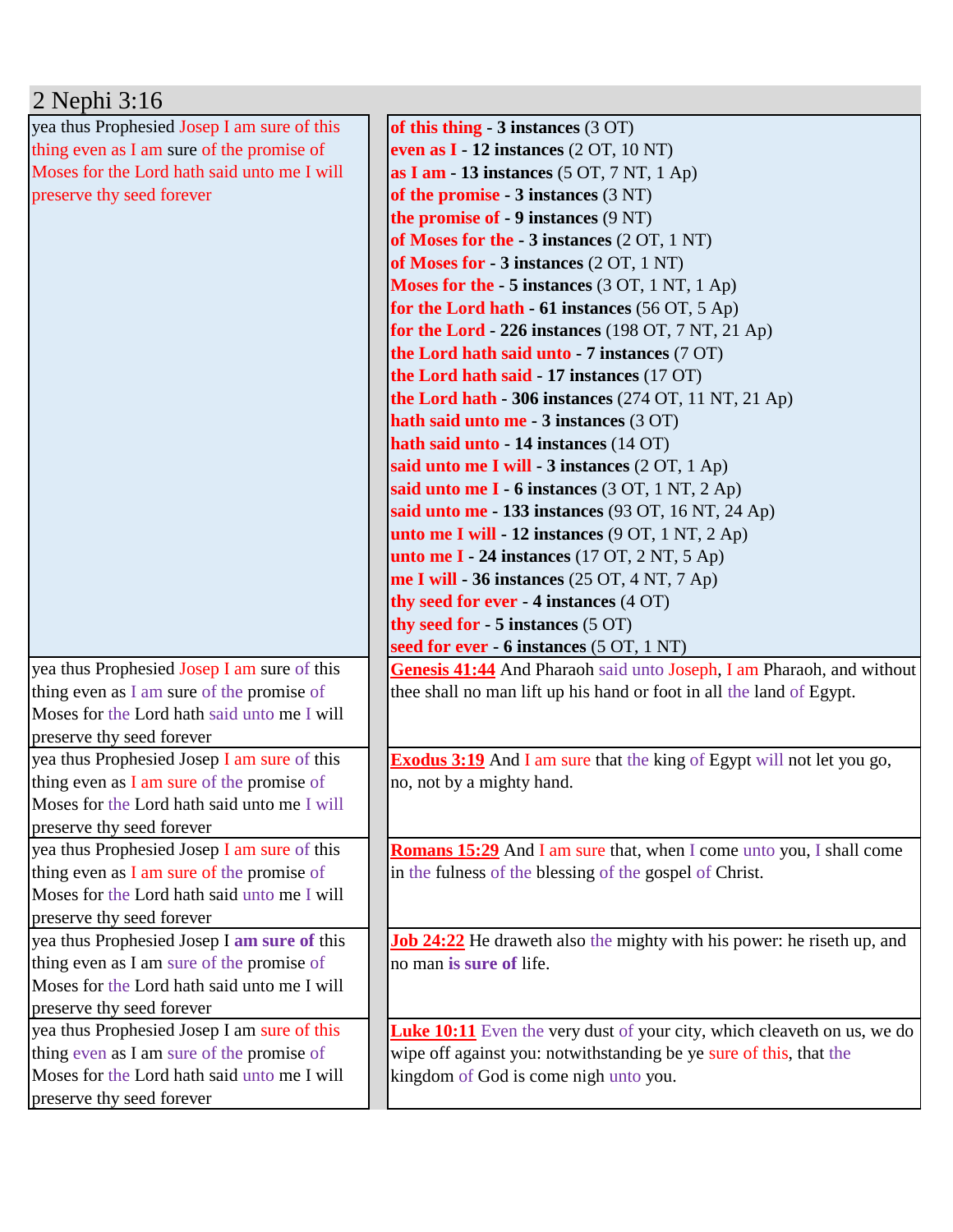| yea thus Prophesied Josep I am sure of this | Psalm 107:43 Whoso is wise, and will observe these things, even they             |
|---------------------------------------------|----------------------------------------------------------------------------------|
| thing even as I am sure of the promise of   | shall understand the lovingkindness of the LORD.                                 |
| Moses for the Lord hath said unto me I will |                                                                                  |
| preserve thy seed forever                   |                                                                                  |
| yea thus Prophesied Josep I am sure of this | <b>John 17:14</b> I have given them thy word; and the world hath hated them,     |
| thing even as I am sure of the promise of   | because they are not of the world, even as I am not of the world.                |
| Moses for the Lord hath said unto me I will |                                                                                  |
| preserve thy seed forever                   |                                                                                  |
| yea thus Prophesied Josep I am sure of this | <b>John 17:16</b> They are not of the world, even as I am not of the world.      |
| thing even as I am sure of the promise of   |                                                                                  |
| Moses for the Lord hath said unto me I will |                                                                                  |
| preserve thy seed forever                   |                                                                                  |
| yea thus Prophesied Josep I am sure of this | <b>Exodus 33:5</b> For the LORD had said unto Moses, Say unto the children       |
| thing even as I am sure of the promise of   | of Israel, Ye are a stiffnecked people: I will come up into the midst of         |
| Moses for the Lord hath said unto me I will | thee in a moment, and consume thee: therefore now put off thy                    |
| preserve thy seed forever                   | ornaments from thee, that I may know what to do unto thee.                       |
| yea thus Prophesied Josep I am sure of this | <b>Numbers 1:48</b> For the LORD had spoken unto Moses, saying,                  |
| thing even as I am sure of the promise of   |                                                                                  |
| Moses for the Lord hath said unto me I will |                                                                                  |
| preserve thy seed forever                   |                                                                                  |
| yea thus Prophesied Josep I am sure of this | <b>Deuteronomy 31:2</b> And he said unto them, I am an hundred and twenty        |
| thing even as I am sure of the promise of   | years old this day; I can no more go out and come in: also the LORD              |
| Moses for the Lord hath said unto me I will | hath said unto me, Thou shalt not go over this Jordan.                           |
| preserve thy seed forever                   |                                                                                  |
| yea thus Prophesied Josep I am sure of this | Psalm 2:7 I will declare the decree: the LORD hath said unto me, Thou            |
| thing even as I am sure of the promise of   | art my Son; this day have I begotten thee.                                       |
| Moses for the Lord hath said unto me I will |                                                                                  |
| preserve thy seed forever                   |                                                                                  |
| yea thus Prophesied Josep I am sure of this | <b>Daniel 10:19</b> And said, O man greatly beloved, fear not: peace be unto     |
| thing even as I am sure of the promise of   | thee, be strong, yea, be strong. And when he had spoken unto me, I was           |
| Moses for the Lord hath said unto me I will | strengthened, and said, Let my lord speak; for thou hast strengthened me.        |
| preserve thy seed forever                   |                                                                                  |
| yea thus Prophesied Josep I am sure of this | <b>Isaiah 49:8</b> Thus saith the LORD, In an acceptable time have I heard       |
| thing even as I am sure of the promise of   | thee, and in a day of salvation have I helped thee: and I will preserve          |
| Moses for the Lord hath said unto me I will | thee, and give thee for a covenant of the people, to establish the earth, to     |
| preserve thy seed forever                   | cause to inherit the desolate heritages;                                         |
| yea thus Prophesied Josep I am sure of this | <b>Jeremiah 49:11</b> Leave thy fatherless children, I will preserve them alive; |
| thing even as I am sure of the promise of   | and let thy widows trust in me.                                                  |
| Moses for the Lord hath said unto me I will |                                                                                  |
| preserve thy seed forever                   |                                                                                  |
| yea thus Prophesied Josep I am sure of this | Psalm 121:7 The LORD shall preserve thee from all evil: he shall                 |
| thing even as I am sure of the promise of   | preserve thy soul.                                                               |
| Moses for the Lord hath said unto me I will |                                                                                  |
| preserve thy seed forever                   |                                                                                  |